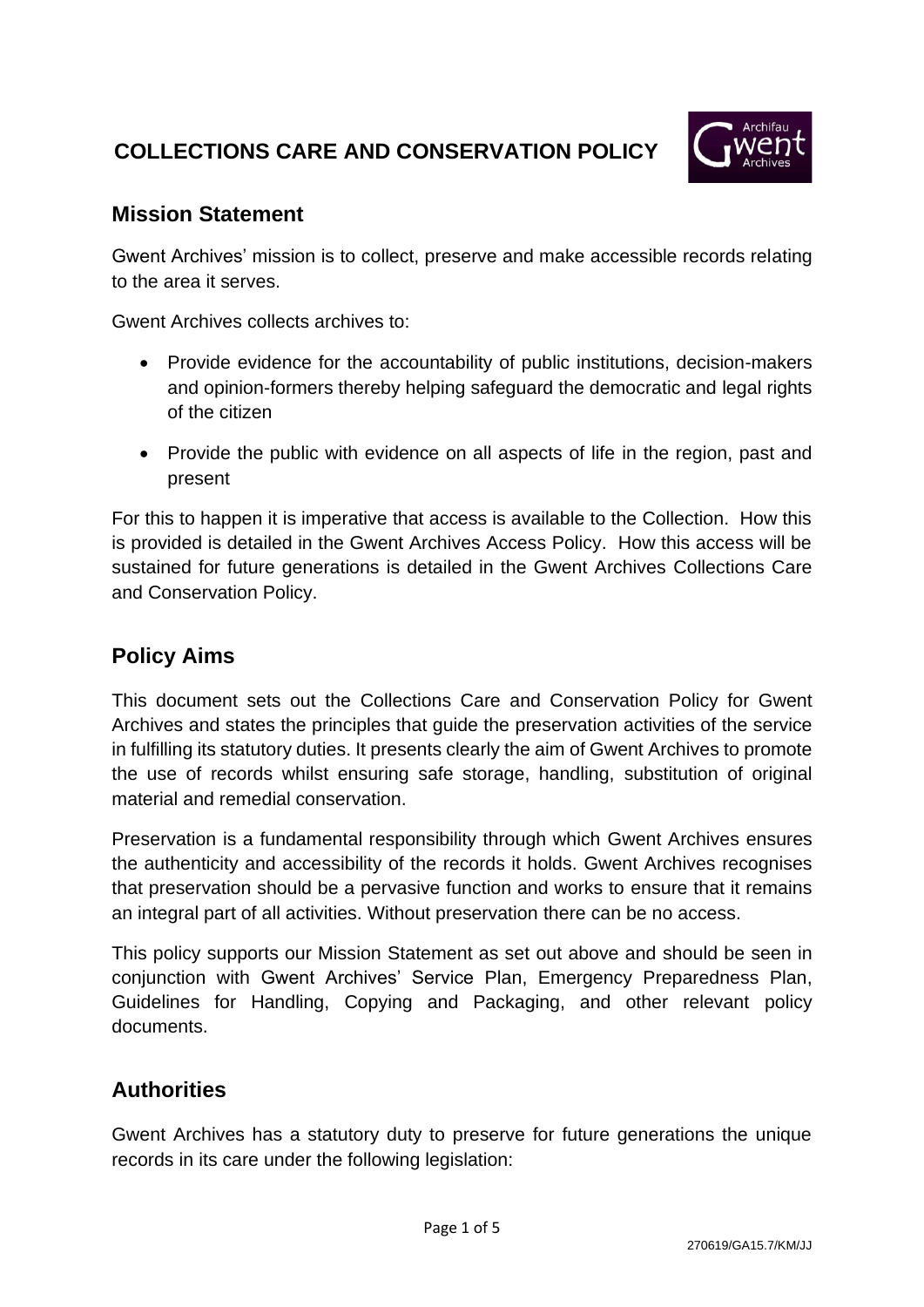- Public Records Act 1958;
- Local Government Act 1972:
- Local Government (Wales) Act 1994;
- Freedom of Information Act 2000.

Gwent Archives has adopted the Archive Service Accreditation Standard.

#### **Definitions**

Preservation is the passive protection of archives in which no physical or chemical treatment is used.

Conservation involves the protection of archives by minimal physical and chemical treatments designed to resist further deterioration and make material available for use.

#### **Roles and Responsibilities**

All Gwent Archives staff are required to assist in implementing the preservation policy as appropriate to their roles and responsibilities.

The conservator is responsible for managing preservation activities.

#### **Preservation Management**

Established work procedures are in place to ensure minimal degradation of records. Constituent aspects will be monitored regularly and analysed to seek improvement.

All new members of staff will be given preservation training and appropriate refresher training will be provided for existing staff. Staff are currently given Document Handling training and Damage Awareness training.

Gwent Archives conforms to relevant standards and best-practice guidelines including:

- EN16893:2018 Conservation of Cultural Heritage. Specifications for location, construction and modification of buildings or rooms intended for the storage or use of heritage collections
- BS4971:2002 Recommendations for Repair and allied processes for the conservation of documents.

Gwent Archives will review its conservation programme annually.

### **Acquisition**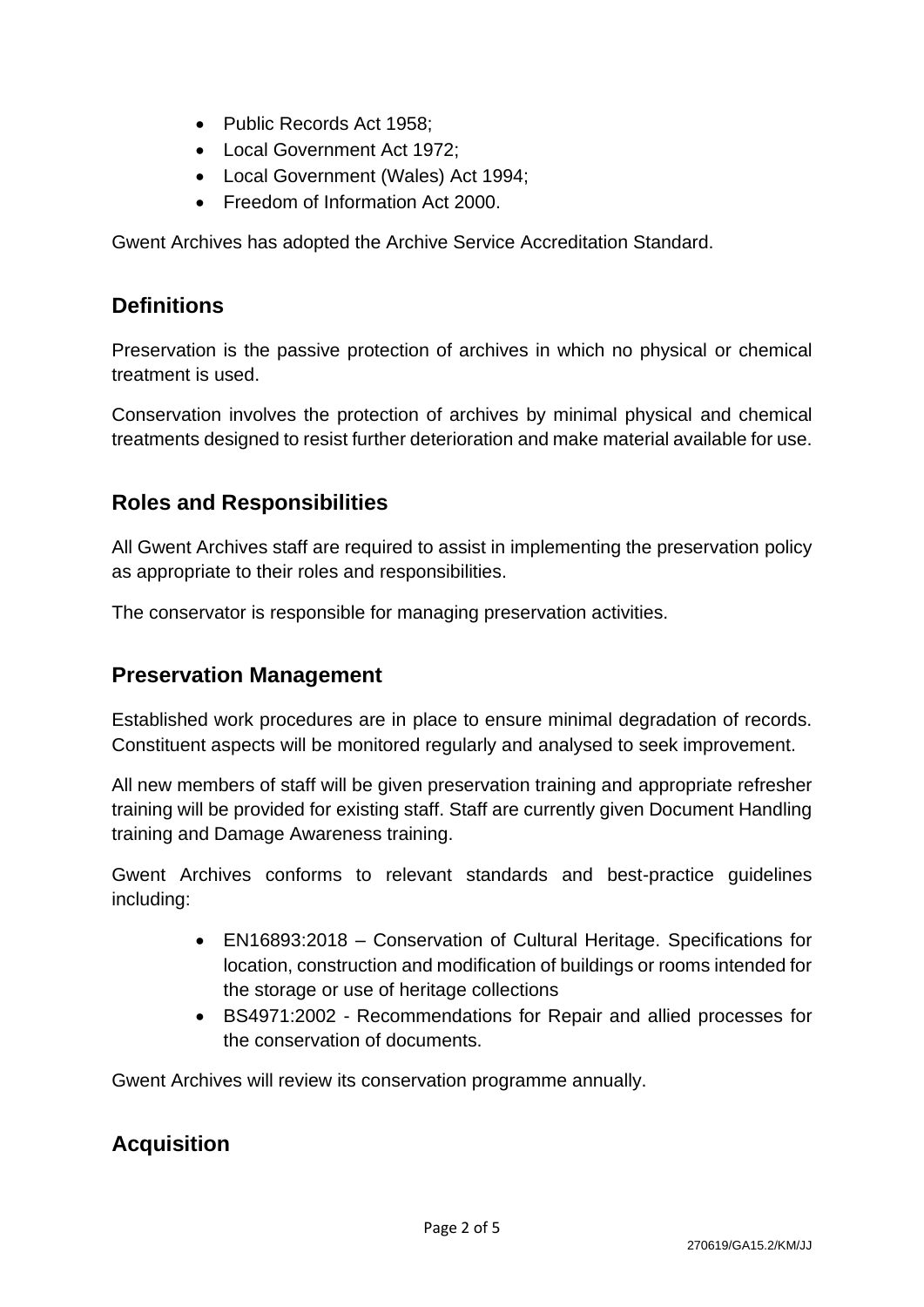Gwent Archives' Collections Policy places limits on the types of material collected with regard to the resources of the service to catalogue, preserve and store.

The service seeks to stimulate good practice by depositors of records to ensure that documents chosen for permanent preservation are on good quality material and in appropriate condition when transferred.

All records are checked on arrival to assess their physical condition and to ensure that mould and/or pests are not introduced into the Strong Rooms and other areas of the building.

## **Accommodation, Security and Environment**

Gwent Archives seeks to ensure appropriate and secure accommodation for all its holdings whether they are in storage, being processed or in use. This includes storage in controlled environments conforming to EN16893:2018. Temperature and Relativity Humidity Levels within the strong rooms are closely monitored and recorded in order that a stable storage environment can be maintained.

Storage also takes into account the size, condition, intrinsic value and use of each item. All collection items are provided with archival quality secondary packaging; where appropriate custom-made packaging is used.

The service keeps and will regularly update an Emergency Preparedness Plan to ensure that in a disaster situation the archive holdings have the best possible chance of survival with minimal damage.

Gwent Archives maintains a regular cleaning regime for Strong Room areas. Each Strong Room has a deep clean biannually and spot-cleaning is done as and when needed. A Pest Management Programme has been established with quarterly inspections being carried out and recorded.

The building is well maintained to ensure that risks to the collection are minimised. Key protection services are regularly tested.

# **Access**

Wherever possible Gwent Archives will develop record descriptions for the catalogues and detailed index entries that avoid unnecessary or incorrect requests for the production of records.

Public access to original documents will be in the controlled conditions of an invigilated Research Room. Gwent Archives will promote good handling practice by the provision of protective equipment e.g. book rests; polyester film for maps, plans and drawings;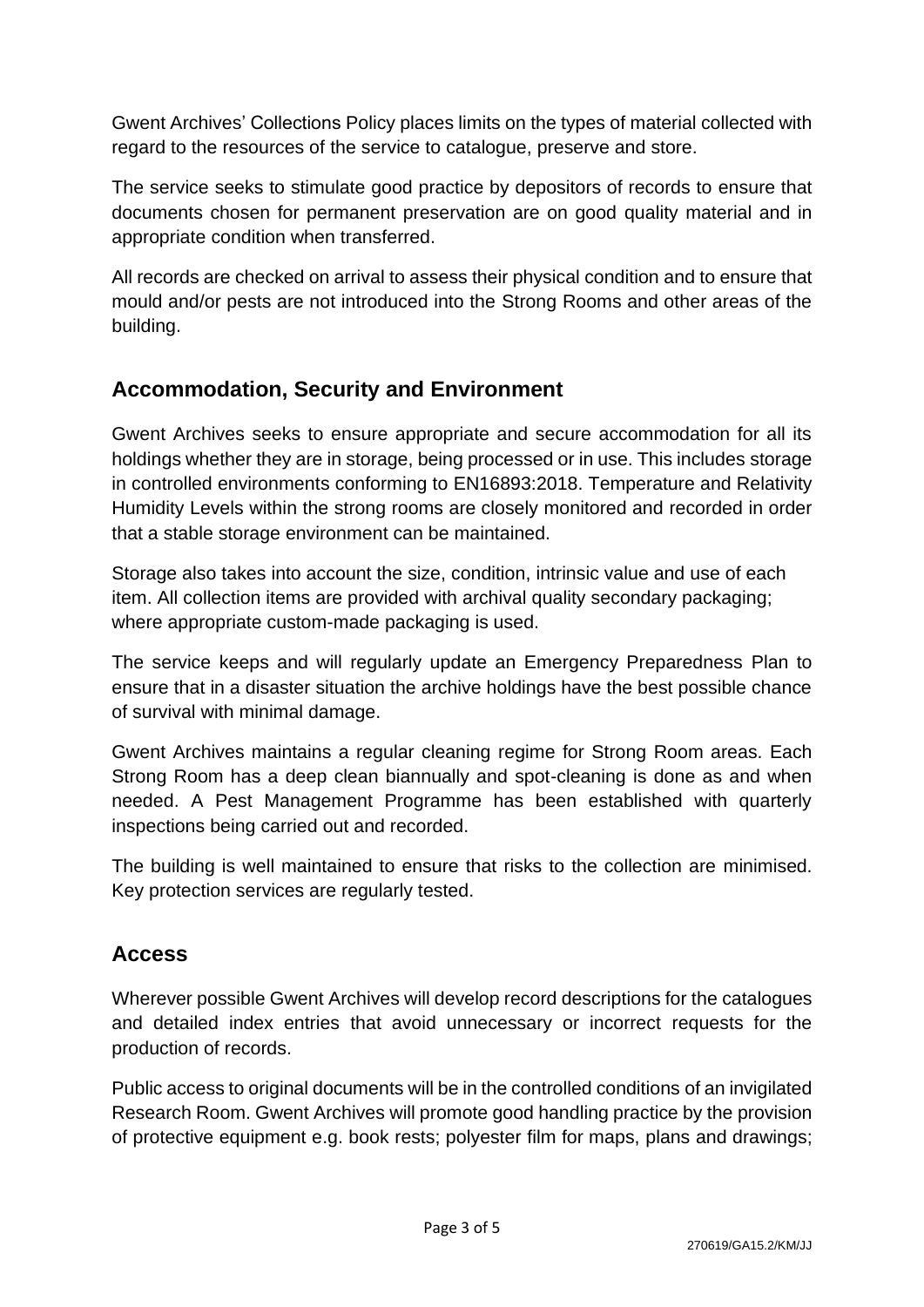protective sleeves for photographs. Written handling guidelines are provided in the Research Room and staff will advise and monitor public handling of the records.

Records may be withdrawn from public access if their physical condition places them at risk from handling. In special circumstances such records may be viewed under individual supervision. Reader demand for withdrawn material will increase its priority for conservation treatment.

Where a surrogate is available it must be used by readers and staff in preference to the original. Document use is recorded and periodically assessed to inform planning for digitisation and other surrogacy provision.

# **Copying**

Where the condition of original documents is fragile or when frequent actual or anticipated use is liable to put them at risk, surrogates will be provided if possible.

All copies kept by Gwent Archives have preservation value because they:

- Reduce the movement and exposure of archival records;
- May be designated the archival record if the original is lost or damaged;
- May constitute proof of condition and legal ownership

All preservation copying using digital processes will conform to appropriate standards.

Copying of electronic records may be carried out to meet requirements for media refreshment, security, disaster recovery and access.

Restrictions are in place to ensure that copying at user request should not endanger the archival record (see Access Policy).

# **Conservation**

Conservation treatments undertaken accord with nationally recognised and agreed ethical and technical standards including:

- BS4971:2002 Recommendations for the repair and allied processes for the conservation of documents;
- European Confederation of Conservators-Restorer's Organisations (ECCO) Code of Ethics 2002;
- Archives & Records Association Best Practice Guideline Preservation and Conservation (2014).

Technical developments will be regularly assessed and where suitable incorporated into established practices.